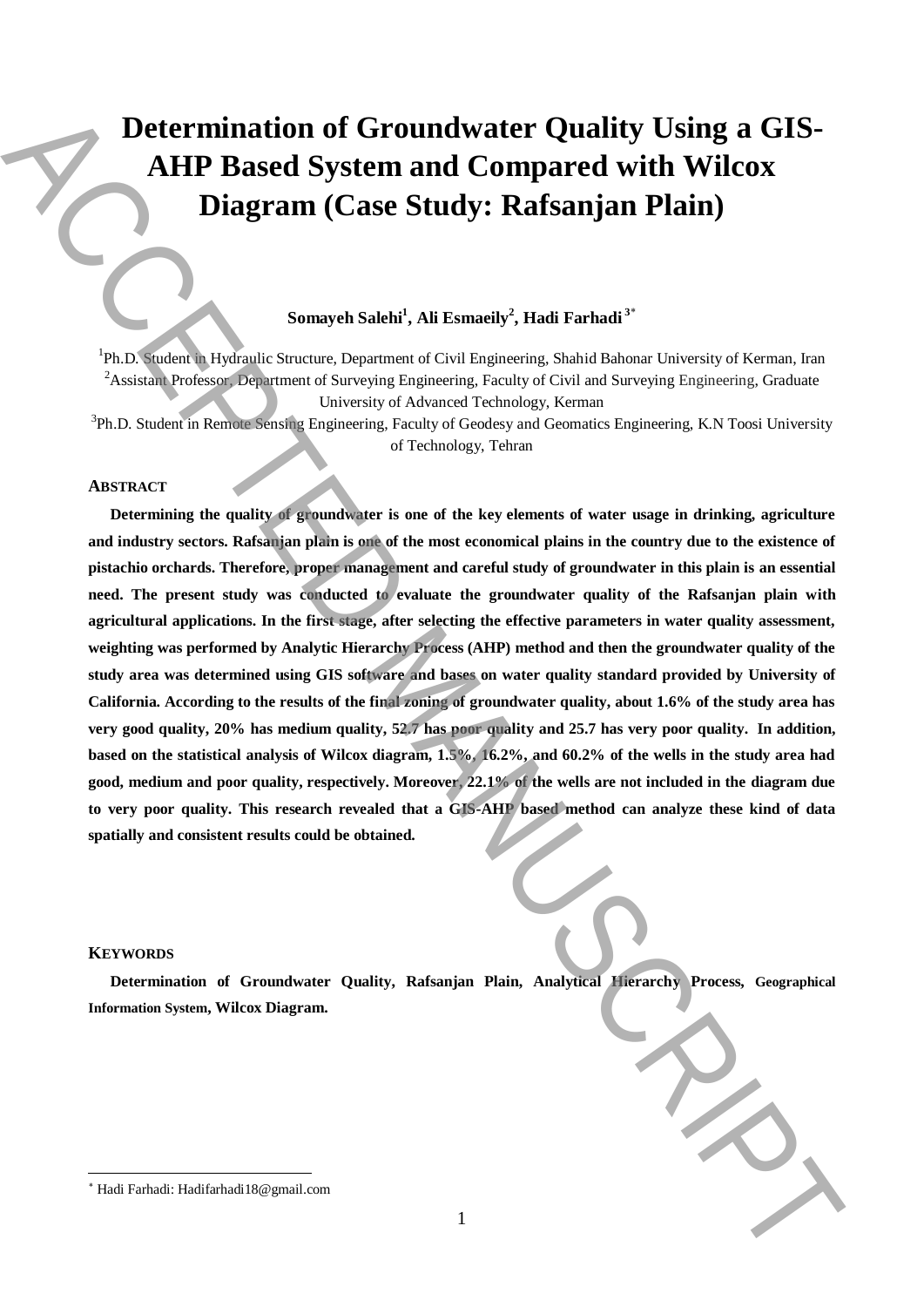### **1. Introduction**

One of the most important sources of water for agriculture purposes is groundwater specially in Rafsanjan plain in Iran because of low precipitation and its very vast pistachio orchards. Therefore, it is crucial to perform further research to use the new and accurate tools to determine groundwater quality of plains [1].

The objective of this research was to determine groundwater quality of Rafsanjan plain, with a simple, valuable and powerful tool such as GIS and AHP method. Finally, Wilcox diagram which is a statistical based method was used to validate the results of water quality zoning map and verify its authenticity and integrity.

#### **2. Methodology**

#### **2.1. Study area and Data**

The study area is Rafsanjan plain located in central Iran with an area of  $12513.7 \text{ km}^2$  and an altitude varying from 1400 m to 3443 m from see level. The annual mean precipitation is 107.6 mm which obligated the farmer to use mostly the groundwater resource.

For data collection, 68 wells were chosen for sampling. The data were collected by Regional Water Organization of province in winter 2016. These data were chosen based on the criteria for assessing the suitable water for agriculture purpose which are corresponding to two parameters used in the Wilcox diagram as well (Figure 1). These parameters are Electrical Conductivity (EC), Total Dissolved Solids (TDS), Sodium Absorption Ratio(SAR), Chloride (Cl) and Bicarbonate (HCO3).

#### **2.2. Method of research**

The first step to achieve the goal was to map spatially the effect of each parameter in the study area based on sampled data. In order to find out the affected zone by each parameter/well, the Kriging interpolation method was carried out in ArcGIS software which is one of the best statistical methods. After reclassifying operation, resulting maps were derived which represent different level of parameters distribution spatially.

The next step consists to integrate the resulted maps and to create final map which will represent the quality map of groundwater. However, each of these criteria has different importance in groundwater quality assessment. In order to find out which one has more contribution a set of options which are based on various criteria, multicriteria decision making methods must be used [2].

One of these methods is Analytical Hierarchy Process (AHP). It represents an accurate approach to quantifying the weights of decision criteria. Individual experts' experiences are utilized to estimate the relative magnitudes of parameters through pair-wise comparisons. Each of the respondents compares the relative importance each pair of items using a specially designed questionnaire and a weight will be calculated for each parameter [3]. Expert Choice software was used to calculate the weight of each criterion.

In final stage the parameters will be combined multiplying with assigned weight and the groundwater quality map will be calculated.

#### **2.3. Validation**

Nowadays, Wilcox diagram is a very common classifier for agriculture waters quality. In this category two factors; electrical conductivity and sodium absorption ratio were considered, each of them was divided into four sections causing a total of sixteen water quality groups. Different groups in the Wilcox diagram were fitted. Figure 1 shows this diagram.

Now comparing the results obtained by GIS-AHP method with Wilcox diagram will be performed to validate the proposed method.